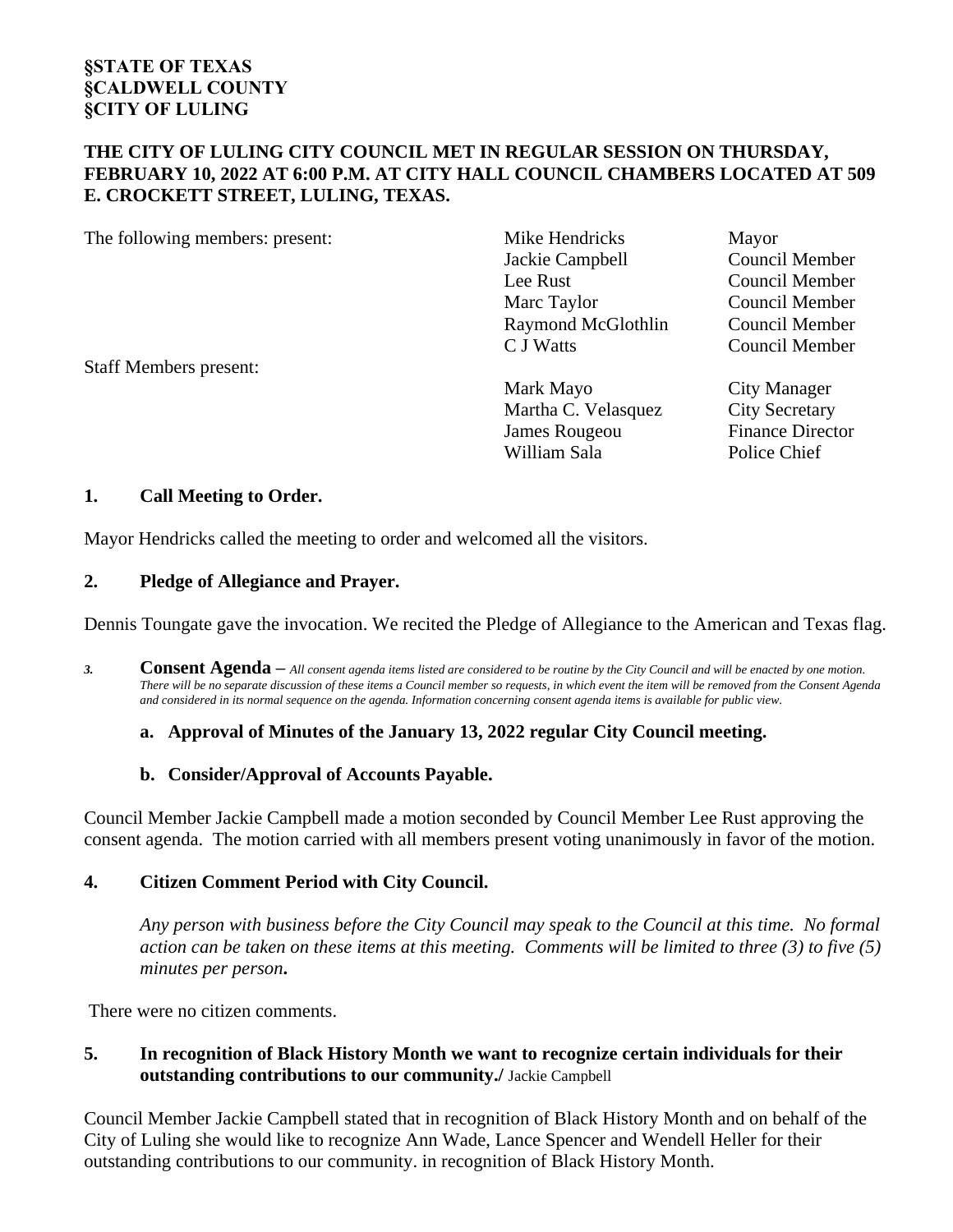## **6. Consider, action of the Luling Chamber of Commerce Budget for 2022 Hotel/Motel tax proceeds.**

Ashley Flores presented the Luling Chamber of Commerce Budget for 2022 Hotel/Motel tax proceeds. Council Member Jackie Campbell said that the budget looked great.

Mrs. Flores named some of the projects that were completed in 2021 and early 2022 as the completion of the 250 Hotel/Lodge Travel Guides, redesigned brochures, promoted shopping locally and gave business deep insight into their businesses.

The Chamber of Commerce is looking into the possibility of partnering with the City on a JACK system at the Information Station where citizens can pay their utility bills and permit fees and bring traffic to the Information Station.

Council Member Jackie Campbell made a motion seconded by Council Member Lee Rust approving the Luling Chamber of Commerce Budget for 2022 Hotel/Motel tax proceeds. The motion carried with all members present voting unanimously in favor of the motion.

# **7. Presentation by Cricket Wireless Manager Courtney Mosley on new Federal Affordability Program available to Luling residents./** Lee Rust

Courtney Mosley with Cricket Wireless Manager gave a presentation on a new Federal Affordability Program available to Luling residents.

# **8. Chief of Police, Bill Sala, will give his report of Racial Profiling for 2021.**

Chief Sala gave his Racial Profiling report for 2021 as required by State law. Chief Sala stated that there were 1,804 stops for 2021. He stated that only the numbers of stops are counted and not the number of violations issued during a stop; out of the 1,146 stops were males and 658 female stops. Chief Sala stated that no reports of physical force resulting in bodily injury were reported during the stops made. The race or ethnicities of the driver were not known prior to the stop being made.

# **9. Police Department Report.**

Chief Sala presented his monthly report and there were no questions.

## **10. Consider/action a Professional Service Agreement between The Reyna Network, LLC and the City of Luling.(EDA grant)**

Council Member Ray McGlothlin made a motion seconded by Council Member CJ Watts approving the professional service agreement between The Reyna Network, LLC and the City of Luling. (EDA) this is for a \$1,500,000 and the grant calls for a 20% match.

The motion carried with all members present voting unanimously in favor of the motion.

## **11. Consider/action a resolution authorizing the City of Luling officials to apply and execute documents related to said application assistance under the rules and regulations of the U.S. Department of Commerce, Economic Development Administration (EDA) under Public Works Program.**

Council Member Jackie Campbell made a motion seconded by Council Member Marc Taylor approving a resolution authorizing the City of Luling officials to apply and execute documents related to said application